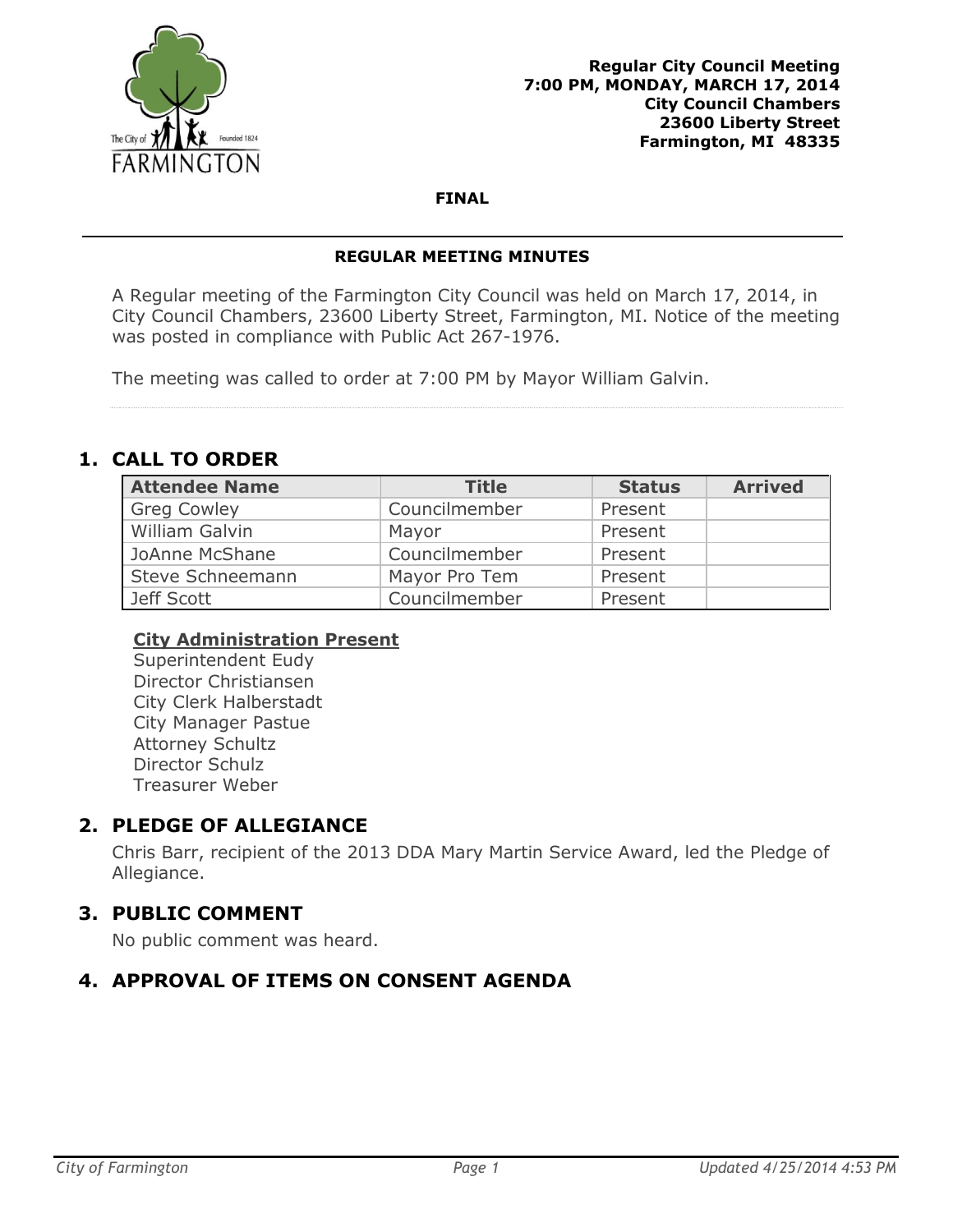| <b>RESULT:</b>   | <b>APPROVED [UNANIMOUS]</b>                |
|------------------|--------------------------------------------|
| <b>MOVER:</b>    | Greg Cowley, Councilmember                 |
| <b>SECONDER:</b> | JoAnne McShane, Councilmember              |
| AYES:            | Cowley, Galvin, McShane, Schneemann, Scott |

- **1. Minutes of the City Council - Special - Jan 25, 2014 9:00 AM**
- **2. Minutes of the City Council - Special Study Session - Feb 17, 2014 6:30 PM**
- **3. Minutes of the City Council - Regular - Feb 17, 2014 7:00 PM**
- **4. Farmington Monthly Payments Report February 2014**
- **5. Farmington Public Safety Monthly Report February 2014**
- **6. Special Event Request – American Cancer Society Relay for Life**
- **7. Special Event Request - Spring Egg Hunt/Farmington Area Junior Chamber**

#### **5. APPROVAL OF REGULAR AGENDA**

**Motion to approve the agenda as amended, removing Item No. 8-1, Consideration to Approve Construction Estimate No. 8 and Change Order No. 5 for the 2013 Streetscape & Utilities Improvements, under New Business.**

| <b>RESULT:</b> | APPROVED AS AMENDED [UNANIMOUS]                |
|----------------|------------------------------------------------|
| <b>MOVER:</b>  | Steve Schneemann, Mayor Pro Tem                |
|                | <b>SECONDER:</b> JoAnne McShane, Councilmember |
| AYES:          | Cowley, Galvin, McShane, Schneemann, Scott     |

### **6. PRESENTATION/PUBLIC HEARINGS**

#### **1. 2013 DDA Mary Martin Service Award Recipient - Chris Barr**

Mayor Galvin recognized Chris Barr as recipient of the 2013 DDA Mary Martin Service Award and congratulated him for his service to the community. He reviewed the list of candidates who were also nominated for the award.

Cowley provided background on the Mary Martin Service Award. He indicated this is the ninth year for the award. He noted Chris Barr and his daughter are mainstays at the Farmers Market. He also congratulated Chris on his award.

Mr. Barr expressed appreciation for the award and spoke about his volunteer activities with the DDA.

### **2. Commission on Aging Presentation - Jane Frost**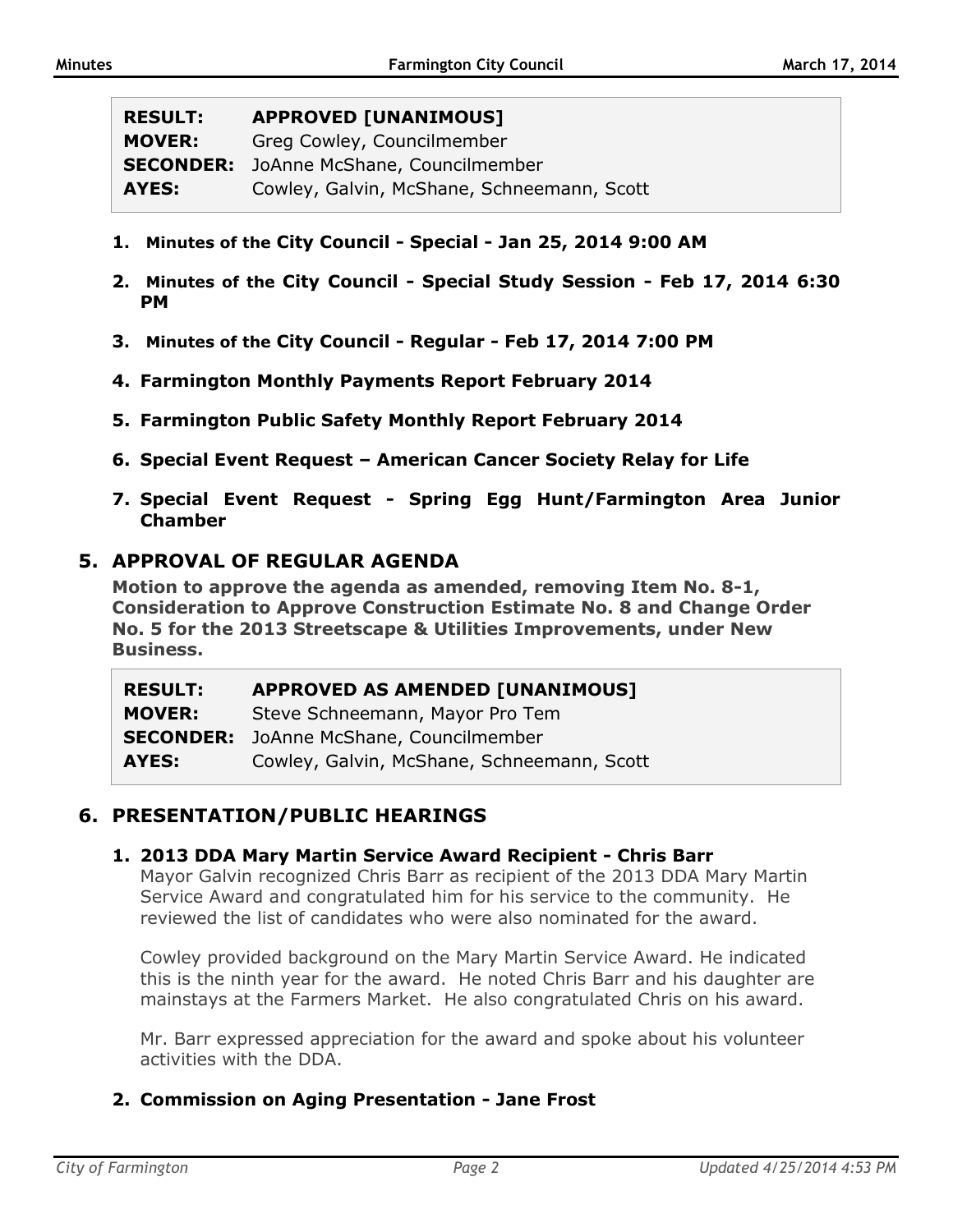Jane Frost, representing the Commission on Aging, was present to provide an update on Commission goals and activities.

McShane questioned how the Commission is reaching out and communicating with different ethnic groups in the community.

Frost responded a survey going out to residents 50 and over will provide a reading on the different ethnic groups in the area. She noted the Commission was invited by the Farmington Community Library to participate in the development of a strategic plan to address community diversity.

McShane questioned how the Commission is reaching out to seniors living in their homes.

Marsha Koet, Program Supervisor of the Senior Division, discussed various resources to reach seniors in their homes including: neighbors, Public Safety, discharge planners at hospitals ways, etc. She stated there is not one good answer for reaching them.

Discussion followed regarding transportation provided to seniors including the use of the SMART connector bus and dial-a-ride.

Galvin thanked the Commission members for their service to the City.

**3. Farmington Area Arts Commission Presentation Nancy Coumoundouros, Jennifer Berkemeier and Cindy Carleton**

Cindy Carleton, representing the Arts Commission, was present to provide an update on Commission goals and activities.

McShane requested the Commission's assistance in establishing public art in areas throughout the City.

Carleton responded the Commission would love to get involved in that kind of initiative.

Galvin asked about the recent film festival held in the community.

Carleton responded the film festival was the idea of Kickstart Farmington. She stated the Commission helped publicize the event and held a preview party. She noted two of the films were shown to sold out audiences. She stated not only was the event a huge success, but it also brought recognition and support to several non-profit agencies.

## **7. UNFINISHED BUSINESS**

**1. Consideration to Adopt Ordinance #C-775-2014 Amending Chapter 25 of the City Code, Zoning Ordinance, Pertaining to Outdoor Displays, Sales and Storage in Commercial Districts**

City Administration reviewed and recommended approval of proposed ordinance regarding outdoor displays, sales and storage. Changes that were incorporated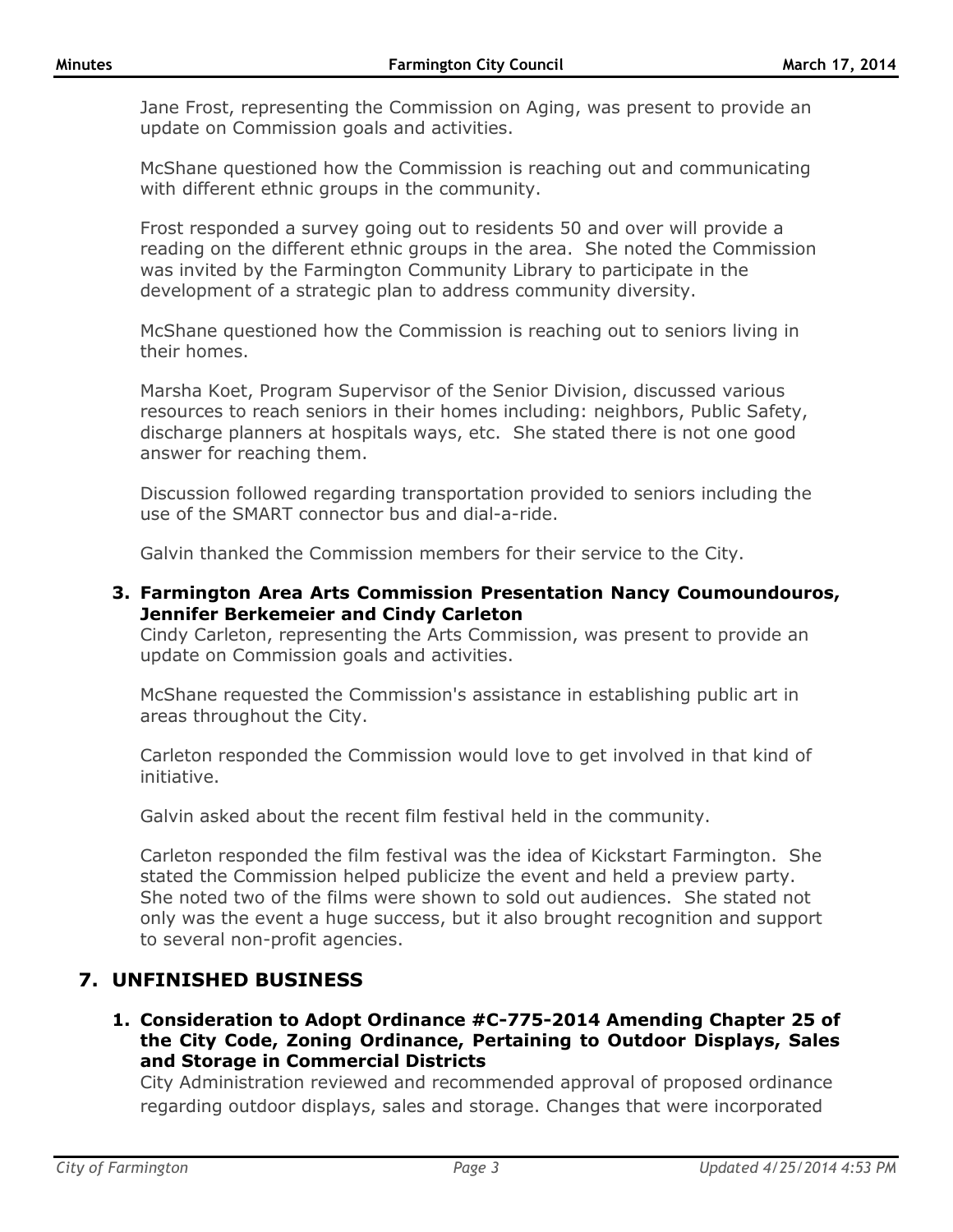as a result of Council discussion were also identified.

**Motion to adopt Ordinance C-775-2014 amending Chapter 35 of the City Code, Zoning Ordinance, regarding outdoor displays, sales, and storage in commercial districts to include the following changes as discussed in the study session: outdoor storage of propane tanks would be permitted at service stations, hardware and convenience stores, provided stipulations in Item No. 8 of the ordinance are met; and tanks shall not be larger than the standard 20-pound tank size.** [SEE ATTACHED ORDINANCE]

The votes were taken in the following order: Galvin, McShane, Schneemann, Scott, Cowley.

| <b>RESULT:</b> | <b>ADOPTED [UNANIMOUS]</b>                  |
|----------------|---------------------------------------------|
| <b>MOVER:</b>  | JoAnne McShane, Councilmember               |
|                | <b>SECONDER:</b> Greg Cowley, Councilmember |
| AYES:          | Cowley, Galvin, McShane, Schneemann, Scott  |

**2. Consideration to Adopt Ordinance #C-776-2014 Amending Chapter 20, Offenses, Article X, Offenses Relating to Animals, Adding a New Section Dealing with the Number of Dogs and Cats Permitted**

City Administration recommended approval of ordinance and discussed reasons for ordinance.

**Motion to adopt Ordinance C-776-2014 amending Chapter 20 of the City Code, Article X, adding a new section regarding the number of dogs and cats permitted.** [SEE ATTACHED ORDINANCE].

The votes were taken in the following order: McShane, Schneemann, Scott, Cowley, Galvin.

| <b>RESULT:</b> | <b>ADOPTED [UNANIMOUS]</b>                 |
|----------------|--------------------------------------------|
| <b>MOVER:</b>  | Greg Cowley, Councilmember                 |
|                | <b>SECONDER:</b> Jeff Scott, Councilmember |
| AYES:          | Cowley, Galvin, McShane, Schneemann, Scott |

## **8. NEW BUSINESS**

**1. Consideration to Approve Proposal Regarding Grand River Traffic Analysis**

City Administration noted at the last study session Council discussed a traffic analysis proposal from Orchard Hiltz & McCliment that would provide data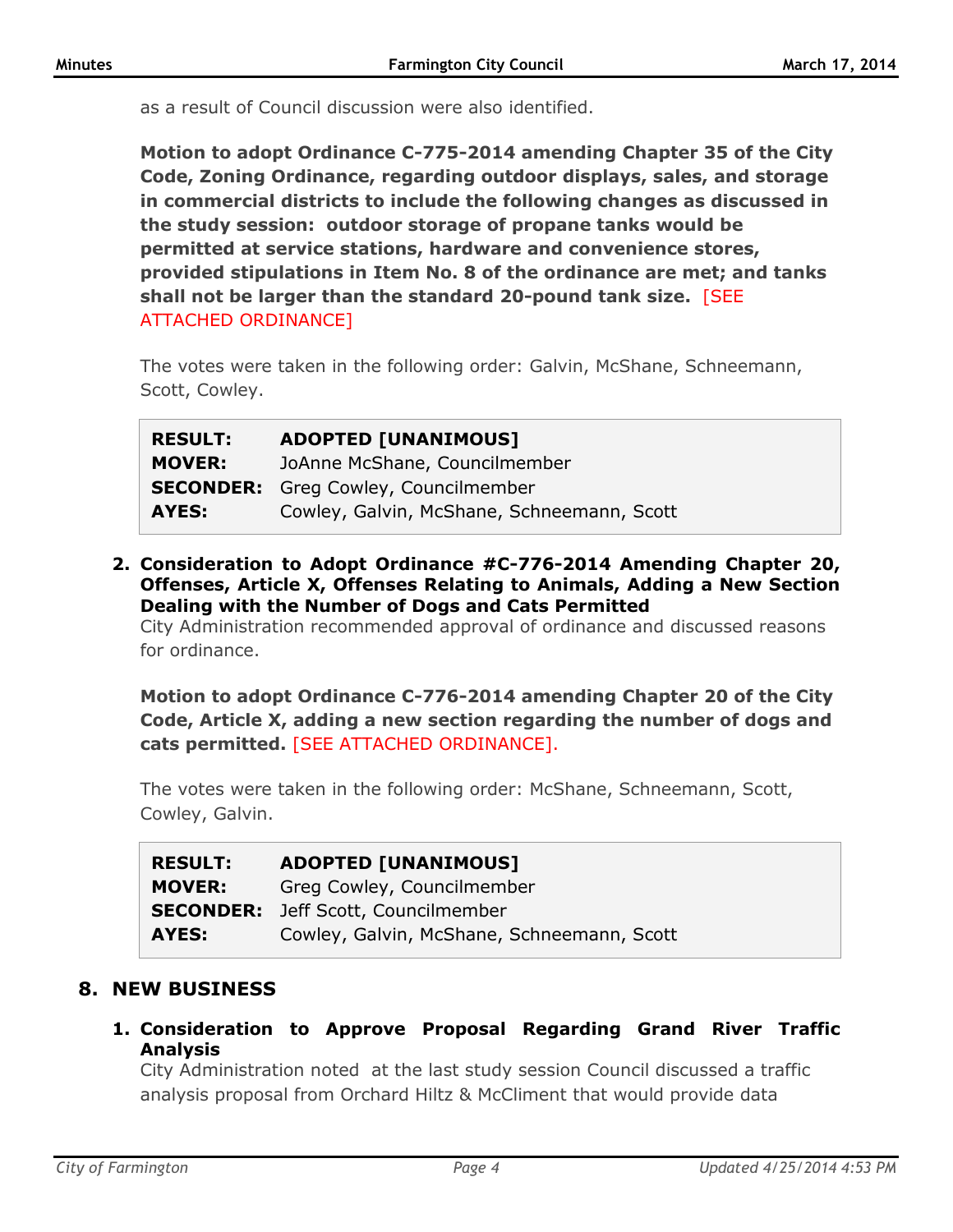necessary to determine whether Grand River can be modified to incorporate more parking, bike lanes, etc. No changes to the proposal have been made since the study session.

Cowley asked if there would be a need for another traffic analysis if a parking structure was built in the downtown.

Pastue responded that as redevelopment continues more analyses may be necessary.

McShane pointed out the subject of bike paths is not included in the proposed analysis.

Pastue responded the first part of the analysis is to determine if the number of lanes can be reduced on Grand River. He stated based on the result of that analysis, the next step will be to evaluate how to use the surplus right-of-way.

McShane stressed the importance of walking paths and bike lanes in our community, especially in attracting young families.

Responding to a question from Schneemann, Pastue stated the City does not yet have a commitment from the Corridor Improvement Authority (CIA) for a \$10k contribution.

Christiansen advised the CIA has set aside funds for the analysis.

Scott stated as a member of the CIA and joint taskforce, one of their goals is to ensure there is not overlap in analyses of Grand River. He also stressed the importance of bike lanes and making Farmington a more pedestrian friendly community.

Responding to a question from Galvin, Pastue stated it will likely take several months before the analysis is completed and reported back to Council. He noted the finished report will be submitted to MDOT.

### **Motion to approve a proposal submitted by Orchard Hiltz & McCliment (OHM) to conduct a traffic analysis along Grand River from Shiawassee Road east to Orchard Lake Road.**

The votes were taken in the following order: Scott, Cowley, Galvin, McShane, Schneemann.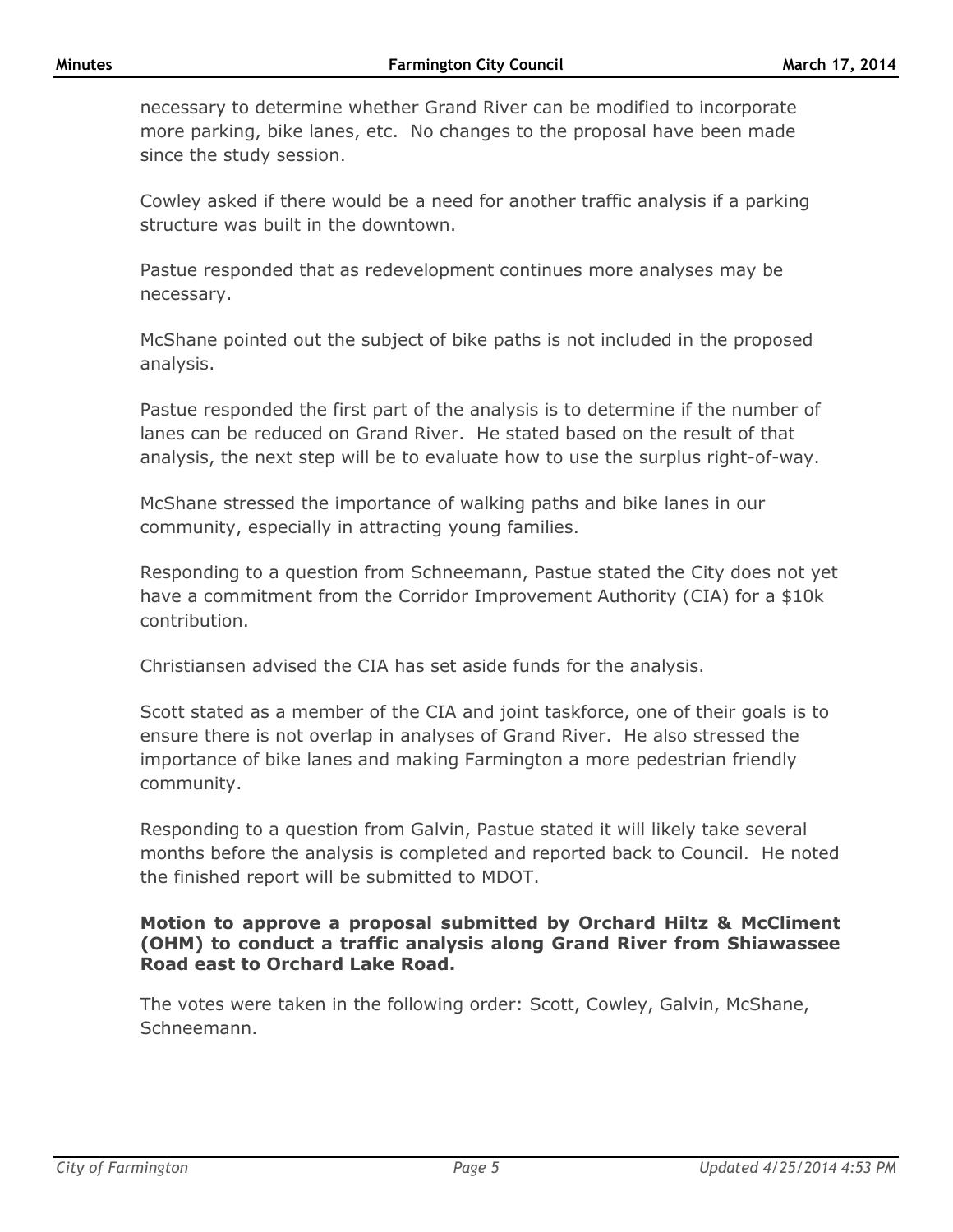| <b>RESULT:</b>   | <b>APPROVED [UNANIMOUS]</b>                |
|------------------|--------------------------------------------|
| <b>MOVER:</b>    | Jeff Scott, Councilmember                  |
| <b>SECONDER:</b> | JoAnne McShane, Councilmember              |
| AYES:            | Cowley, Galvin, McShane, Schneemann, Scott |

**2. Consideration to Schedule Public Hearing to Vacate Third Street and Cass Street in Delos Davis Subdivision**

City Administration requested Council schedule a public hearing to vacate Third Street and Cass Street in the Delos Davis Subdivision.

Galvin commented Farmington Public School initiated a process last month to begin clearing title for the Maxfield Training Center property. He stated the City will provide any assistance towards that effort to facilitate placing that property on the market.

**Motion to adopt a resolution to schedule a public hearing for Monday, April 21, 2014 at 7:00 p.m. in the City Council Chambers to consider vacating Third Street and Cass Street in the Delos Davis subdivision.**  [SEE ATTACHED RESOLUTION].

| <b>RESULT:</b> | <b>ADOPTED [UNANIMOUS]</b>                 |
|----------------|--------------------------------------------|
| <b>MOVER:</b>  | Greg Cowley, Councilmember                 |
|                | <b>SECONDER:</b> Jeff Scott, Councilmember |
| AYES:          | Cowley, Galvin, McShane, Schneemann, Scott |

## **9. DEPARTMENT HEAD COMMENTS**

Eudy cautioned drivers to be aware of city crews patching roads.

Halberstadt announced the Mansion will re-open on Sunday, April 6th and invited the public to view the new exhibits and quilts that will be on display.

## **10.COUNCIL COMMENT**

Scott noted that with all the snow and plowing, the roads kept getting smaller and smaller. He stated on a couple of occasions he could barely get his car through, let alone an emergency vehicle. He suggested the city take a look at how to control on-street parking.

Pastue discussed the process for declaring a snow emergency. He commented this year there has been so much snow that it cannot be pushed back far enough.

Scott congratulated the Farmington High School hockey team for winning the state championship. He invited the public to attend a celebration at the Sundquist Pavilion on Wednesday, March 19th at 6:30pm.

McShane asked about scheduling a date for a joint training session for Council, Planning Commission, and Zoning Board of Appeals members.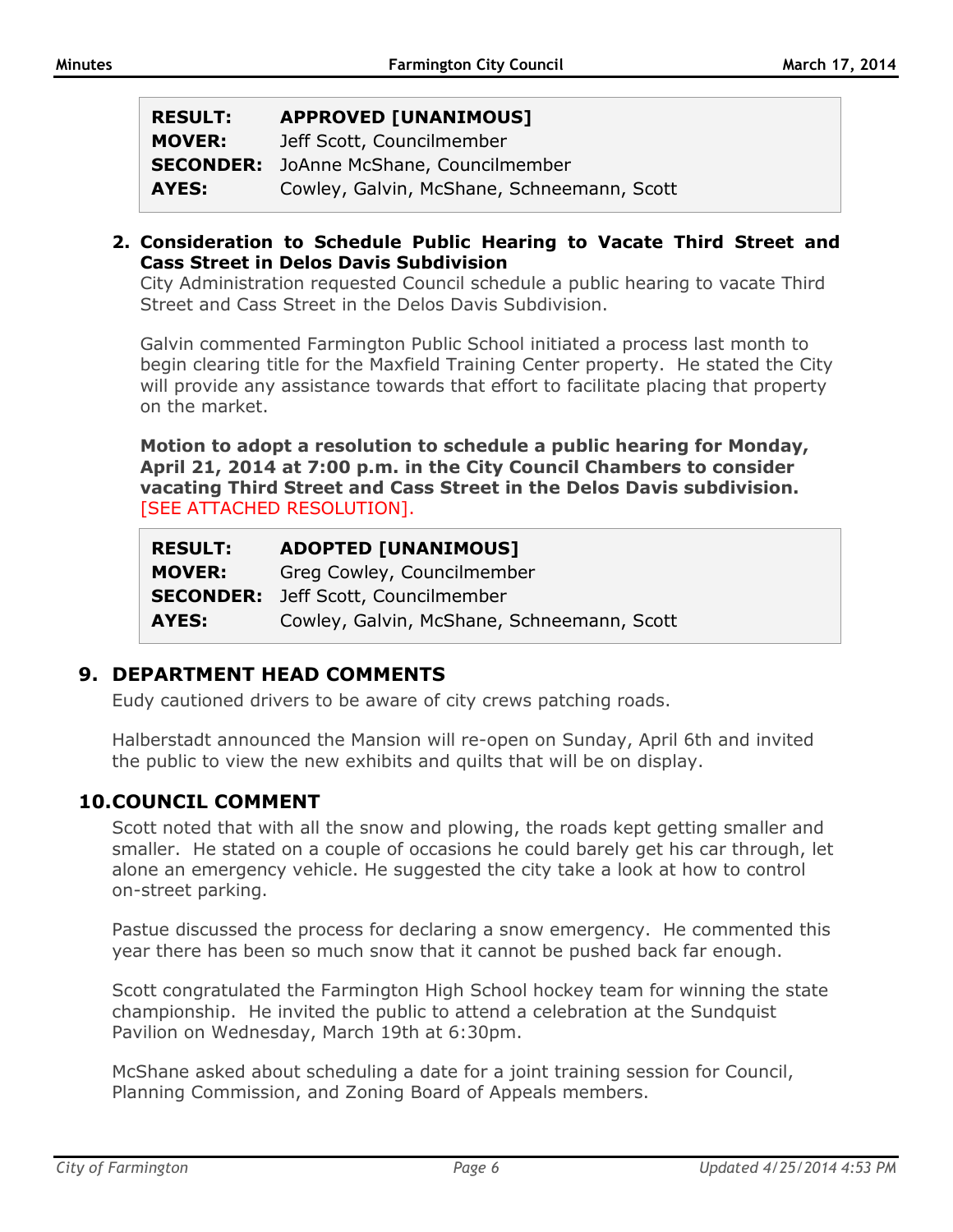Pastue responded possible dates would be April 14th or 28th.

Cowley noted City Council was invited by the Farmington School Board to provide input in the recruitment of a new superintendent.

Cowley stated his perspective has not changed since the last school bond proposal was turned down by voters. He discussed the importance of attracting young families and developers to the community. He does not support raising taxes since he believes they are already too high. He suggested the Schools "tread water" until an outstanding millage expires in 2-3 years. At that time it can be put back on the ballot for renewal.

Cowley advised what he is looking for in the next superintendent is experience with multi-year budgeting. It is crucial that the school system works with the city to get properties back on the tax roll. He stated the next superintendent needs to pay attention to fiscal management; transparency is important; need to manage legacy costs; and should have a good track record of turnaround. He does not believe anyone in the existing regime is qualified for the position. He stressed the importance of this decision and expressed support for whatever decision is made.

Galvin spoke about action Farmington Public School has taken on vacant school properties. He pointed out the school board will review proposals for the development of the Flanders property at their next meeting. He noted that included in the bid for proposals that went out was a list of incentives to contractors from the City. He looked forward to the schools taking the first step on that site.

### **11.ADJOURNMENT**

### **1. Motion to adjourn the meeting.**

| <b>RESULT:</b> | <b>APPROVED [UNANIMOUS]</b>                 |
|----------------|---------------------------------------------|
| <b>MOVER:</b>  | JoAnne McShane, Councilmember               |
|                | <b>SECONDER:</b> Greg Cowley, Councilmember |
| AYES:          | Cowley, Galvin, McShane, Schneemann, Scott  |

The meeting adjourned at 8:20 pm.

William E. Galvin, Mayor

Susan K. Halberstadt, City Clerk